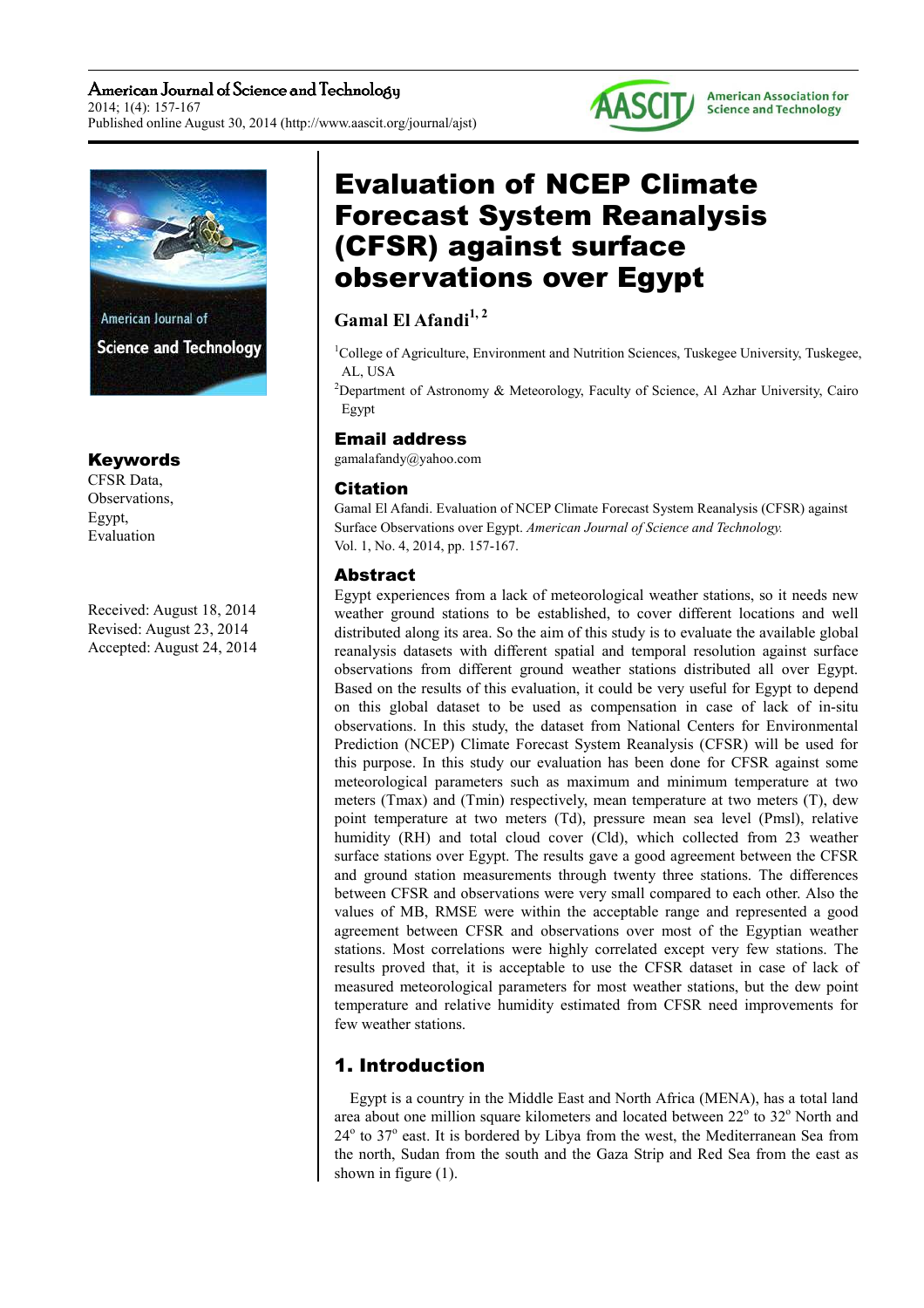Egypt's climate is semi-desert characterized by hot and dry summers, moderate winters and very little rainfall. Egypt like many developing countries experiences from lack of meteorological weather stations, so it needs new weather ground stations to be established, to cover different locations and well distributed along its area. This needs huge financial support to buy and install these stations, but the country has a big economic problem. To overcome this problem, it is proposed to evaluate the available reanalysis datasets from different sources against the surface observations from ground weather stations distributed over different regions over Egypt.

The National Centers for Atmospheric Prediction (NCEP) and the National Center for Atmospheric Research (NCAR)

have created and developed different reanalysis global meteorological datasets. The aim of these datasets is to generate global datasets for a long time period for different meteorological parameters. This reanalysis is created with a numerical weather prediction (NWP) model similar to the one used for operational weather predictions in different climate centers along the globe. The lateral boundary conditions of this model are measured data from different sources, including observations from surface weather stations, ships, aircrafts, radiosondes, and satellites in addition to other observations. This model generates homogeneous data that can be used for long term climatic studies.



Sudan

*Figure 1. Egypt map including the meteorological stations used in this study.* 

The first generation of reanalysis datasets has been released in the 1990s, as a joint collaboration between the National Center for Atmospheric Research (NCAR) and the National Centers for Environmental Prediction (NCEP) called NCEP/NCAR Reanalysis I. This dataset provides different meteorological parameters starting from 1948 to the present with temporal resolution every 6 hours on a three dimensional grid with a horizontal resolution of approximately 250 km.

This free dataset is updated continuously and has therefore many users distributed all over the world. A subsequent release, Reanalysis II, fixed some errors and updated parameterizations of physical processes but retained the same grid (Kanamitsu et al, 2002). In the past several years, a number of third‐generation reanalysis data sets have become available for all end-users whom interested in long term climate studies. The first one is the Climate Forecast System Reanalysis (CFSR), it is based on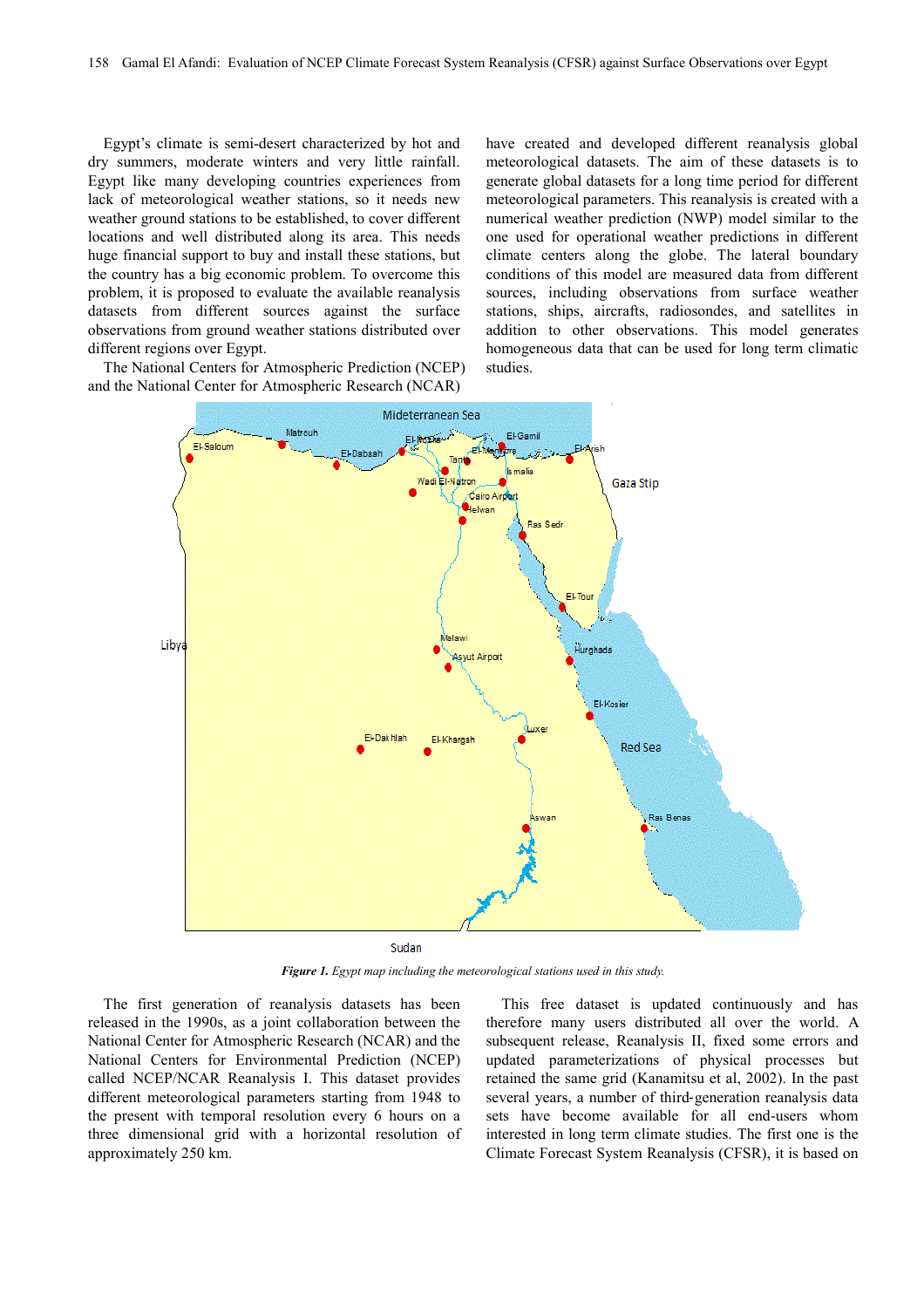the Climate Forecast System, the NCEP global forecast model. It is horizontal resolution is approximately 38 km and spans from1979 to the present. On one hand, most meteorological parameters are available every 6 hours and on the other hand selected variables are available every one hour (Saha et al. 2010). This dataset is available for direct download free of charge from this website: http://rda.ucar.edu/pub/cfsr.html. The second one is the Modern‐Era Retrospective Analysis for Research and Applications (MERRA). This dataset is based on the National Aeronautics and Space Administration (NASA) global data assimilation system (GEOS‐5). Its horizontal resolution is approximately 55 km (0.5° latitude, 0.66° longitude) and starts from 1979 to the present (Rienecker et al. 2011). Most meteorological parameters are available every 6 hours, but the selected ones every one hour. It is available through its website for download free of charge from this website: http://gmao.gsfc.nasa.gov/merra. The third package is the ERA reanalysis datasets from the European Center for Medium‐Range Weather Forecasts (ECMWF) reanalysis series (including ERA‐15, ERA‐40, and ERA‐Interim). ERA‐Interim represents the most current and up to date dataset. It's based on the Integrated Forecast System (IFS), the main ECMWF global forecasting model. The horizontal resolution of ERA is approximately 80 km (0.75°) and starts from 1979 to the present (Dee et al. 2011). Most meteorological parameters provided every 3 hours. It can be downloaded free of charge too from its website http://www.ecmwf.int/en/research/climate-reanalysis/erainterim.

So the aim of this study is to evaluate the available global reanalysis datasets with different spatial and temporal resolution against surface observations from different ground weather stations distributed all over Egypt. Based on the results of this evaluation, it could be very useful for Egypt to depend on this global dataset to be used as compensation in case of lack of in-situ observations.

There is reason to hope that with their high spatial resolution, as well as improvements in data assimilation methods, the new datasets will perform better against ground observations over Egypt.

In this study, the dataset from National Centers for Environmental Prediction (NCEP) Climate Forecast System Reanalysis (CFSR) will be used for this purpose. It was initially completed over the 32-year period from Jan-1979 to Dec-2010, which uses a high-resolution fully coupled model (Saha et al 2010). The CFSR dataset used the second generation global medium-range ensemble reforecast to improve the skills of the dataset (Hamill et al. 2013). The NCEP/CFSR dataset was evaluated with observations from eleven radiosonde network stations at Tibetan Plateau (that were not assimilated in CFSR), which represents for the first time, and the results showed a good agreement between CFSR dataset and the radiosonde observation with a small root mean square error (RMSE) and small relatively mean bias (MB) compared with the datasets predecessor (Bao and Zhang 2013).

Climate variability in CFSR was analyzed for a set of surface variables including precipitation, surface air temperature at two meters height, soil moisture, sea surface temperature, and surface heat flux, with observations not assimilated directly in the CFSR in different regions, such as Indian ocean, Maritime Continent, and Western Pacific, and the results showed that the data successfully reproduced the mean observation for most parameters, while few deficiencies in the long-term variations were identified in the CFSR Wanqiu et al. (2010).

Kaicun and Robert (2013) compared the CFSR downward long wave radiation on the surface with groundbased observations, satellite retrievals and other reanalysis datasets with different resolutions at 169 global land sites from 1992 to 2010, and found an acceptable mean bias.

Keller et al. (2011) pre-processed the CFSR data in a series of steps, and Perez algorithm was employed to extract the direct normal irradiance (DNI) from global horizontal irradiance (GHI) and a new web dataset with different format was produced. This dataset has become one of the best datasets to be used as a replacement of ground observations.

Decker et al. (2012) evaluated the CFSR and other reanalysis datasets produced at the various centers around the globe, flux tower observations of temperature, wind speed, precipitation, downward shortwave radiation, net surface radiation, and latent and sensible heat fluxes are used to evaluate the performance of various reanalysis products and found that at monthly time scales, the bias term in the reanalysis products are the dominant cause of the mean square errors, while at 6-hourly and daily time scales the dominant contributor to the mean square errors is the correlation term. Also, it is found that the hourly CFSR data have discontinuities present due to the assimilation cycle, while the hourly MERRA data do not contain these jumps.

Zib et al. (2012) was evaluate and Inter-comparison of Cloud Fraction and Radiative Fluxes in CFSR and other reanalysis datasets over the Arctic using 15 years (1994– 2008) of high-quality Baseline Surface Radiation Network (BSRN) observations from Barrow (BAR) and Ny-Alesund (NYA) surface stations. BSRN Surface Observations, and CFSR performed the best in reanalyzing surface down welling fluxes with annual mean biases.

# 2. Data and Methodology

In this study, some of the surface meteorological parameters extracted from CFSR will be evaluated against its related measured parameters collected by the Egyptian Meteorological Authority (EMA) for 23 surface ground stations over Egypt. These parameters are, maximum and minimum temperatures at two meters (Tmax) and (Tmin), mean temperature at two meters (T), dew point temperature at two meters (Td), pressure mean sea level (Pmsl), relative humidity (RH) and total cloud cover (Cld). Data were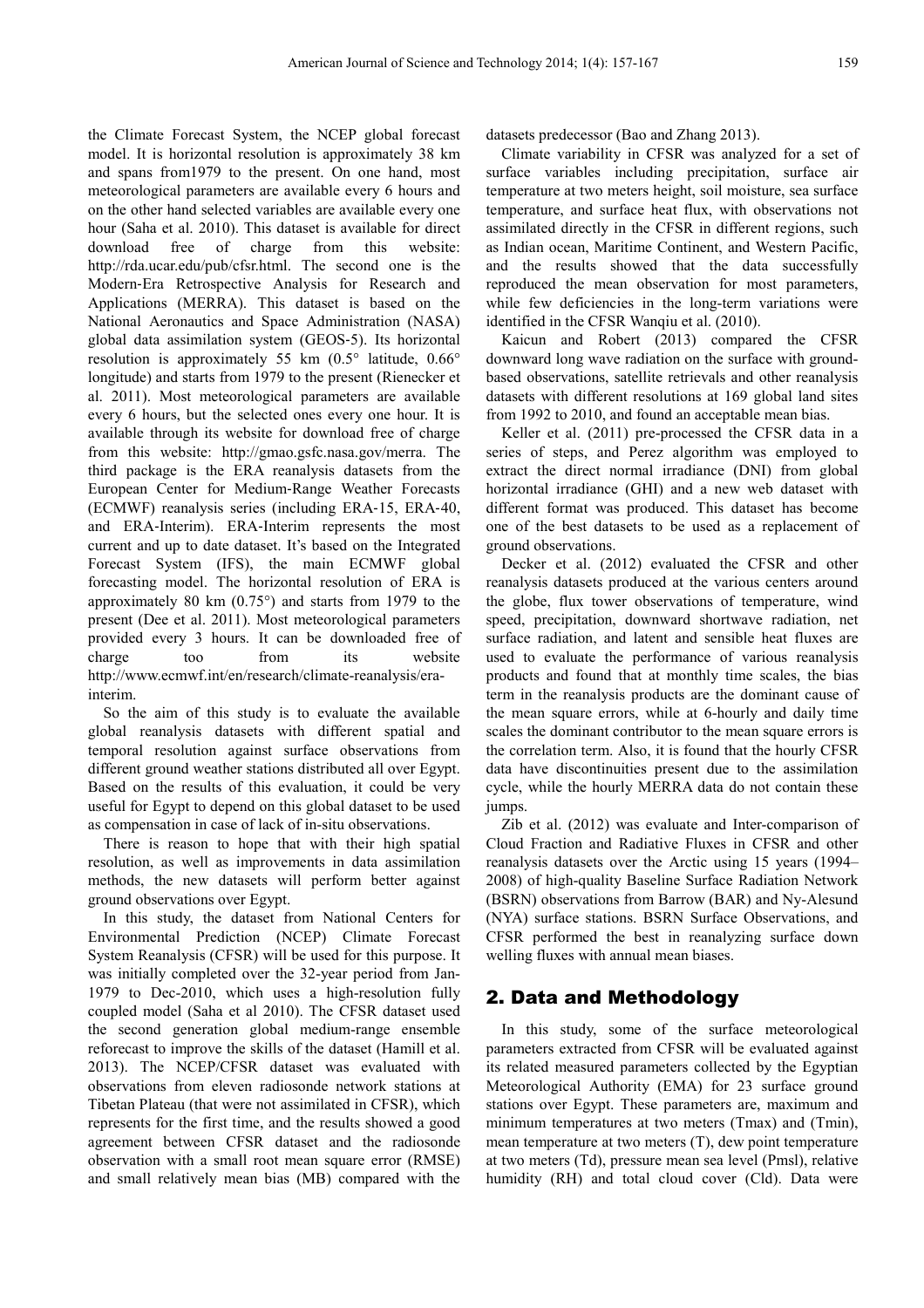downloaded in GRIB format (Gridded Binary, is an international, public, binary format for the efficient storage of meteorological/oceanographic variables) from the CFSR dataset website http://rda.ucar.edu. As the resolution of the CFSR is too big compared to the ground stations, simple interpolation techniques of these percentages have been applied to fit the station sites.

*Table 1. Selected Surface Stations over Egypt.* 

| <b>Station Name</b> | <b>Start</b> | End     | Obs. | Lon.  | Lat.  |
|---------------------|--------------|---------|------|-------|-------|
| El-Salloum          | 1993/08      | 2006/12 | 161  | 25.08 | 31.07 |
| Mersa-Matrouh       | 1979/01      | 2006/12 | 336  | 27.22 | 31.33 |
| El-Dabaa            | 1979/01      | 2006/12 | 336  | 28.47 | 30.93 |
| El-Nozha            | 1979/01      | 2006/12 | 336  | 29.95 | 31.20 |
| El-Gamil-Airport    | 1979/01      | 2006/12 | 336  | 32.23 | 31.28 |
| El-Arish            | 1979/06      | 2006/12 | 331  | 33.80 | 31.03 |
| El-Mansoura         | 1979/01      | 2006/12 | 336  | 31.45 | 31.00 |
| Tanta               | 1979/01      | 2006/12 | 336  | 30.93 | 30.82 |
| Wadi-El-Natroon     | 1979/01      | 2006/12 | 336  | 30.20 | 30.40 |
| Cairo-Airport       | 1979/01      | 2006/12 | 336  | 31.40 | 30.13 |
| Helwan              | 1979/01      | 2006/12 | 336  | 31.33 | 29.87 |
| Malawi              | 1991/9       | 2006/12 | 184  | 30.75 | 27.40 |
| Assiut-Airport      | 1979/01      | 2006/12 | 336  | 31.02 | 27.05 |
| Luxor               | 1979/01      | 2006/12 | 336  | 32.70 | 25.67 |
| Aswan               | 1979/01      | 2006/12 | 336  | 32.78 | 23.97 |
| El-Dakhla           | 1979/01      | 2006/12 | 336  | 29.00 | 25.48 |
| El-Kharga           | 1979/01      | 2006/12 | 336  | 30.53 | 25.45 |
| Ismailia-Airport    | 1979/01      | 2006/12 | 336  | 32.25 | 30.60 |
| Ras-Sedr            | 1979/01      | 2006/12 | 336  | 32.72 | 29.58 |
| El-Tour             | 1984/03      | 2006/12 | 274  | 33.62 | 28.20 |
| Hurghada-Airport    | 1979/01      | 2006/12 | 336  | 33.80 | 27.18 |
| El-Kosseir          | 1979/01      | 2006/12 | 336  | 34.25 | 26.13 |
| Ras-Benas           | 1979/01      | 2006/12 | 336  | 35.50 | 23.97 |

Table 1, shows all information about the 23 surface stations that will be used during the course of this study. Also it includes the starting, ending date of these observations and the number of available observations in addition to the longitude and latitude of each station.

The download site offers the option to subset the data based on an area of interest. Some programs were used to create the descriptor files and to create an index files for the data. A custom script was developed to extract the data for the desired stations using distance weighted four point interpolations. All these tools are included in the Grid Analysis and Display System (GrADS) Berman et al. (2001). The CFSR datasets were based on monthly averages to be compatible with the observed data from the ground stations.

Since the CFSR data are continuous time series data and as shown from Table (1), there are many missing data from surface observations. So, the corresponding data from CFSR dataset will be deleted to ensure the compatibility of both CFSR and observational data. Also for enhancing the quality of the results, all unacceptable data as negative values for both relative humidity and cloud cover will not be considered.

Root Mean Square Error (RMSE) is a good overall measure of model performance. The weighting of (prediction-observation) by its square tends to inflate RMSE, particularly when extreme values are present. With respect to a good model, the root mean square error should approach zero.

The mean bias (MB) is the degree of correspondence between the mean prediction and the mean observation. Lower numbers are best and values less than zero indicate under-prediction. The equations for RMSE, MB are given by the following equations:

RMSE = 
$$
(\sum_{i=1}^{n} (X_i - X_o)^2/n)^{0.5}
$$
  
\n
$$
MB = \sum_{i=1}^{n} X_i - X_o/n
$$

Where n is the number of observations,  $X_i$  and  $X_o$ represent predicted and observed values respectively.

## 3. Results and Discussion

In this section, the evaluations of CFSR dataset will be done for each meteorological parameter individually against the surface observations. Also the statistical calculations for RMSE, MB and the correlation will be introduced.

#### 3.1. Maximum Temperature

Table 2 reports on the statistical indicators of the differences between the monthly means of maximum temperature from CFSR dataset and in-situ observations respectively, mean bias (MB), root mean square error (RMSE) and the correlations for all surface stations. One may notice that, the maximum underpredicted mean bias is -4.47 °C and registered at Ras Benas while the minimum one is -0.1 and registered at El Gamil station. The maximum mean bias is 2.74 °C and registered at El Salloum while the minimum one is  $0.08<sup>0</sup>C$  and registered at Aswan. Also, it can notice that the total monthly average of the maximum teperature for all stations is 28.36 °C while the estimated one from CFSR is 28.28 °C for the same period. So the mean bias average of all stations compared to CFSR is -0.07°C which is very small value. On the the other hand, the minimum and maximum values for root mean square error are 0.63°C and 4.89 °C at El Gamil and Ras Benas respectively while the average RMSE for all stations is 1.91 °C which represents small value. From Table(2), it is noticed that the minimum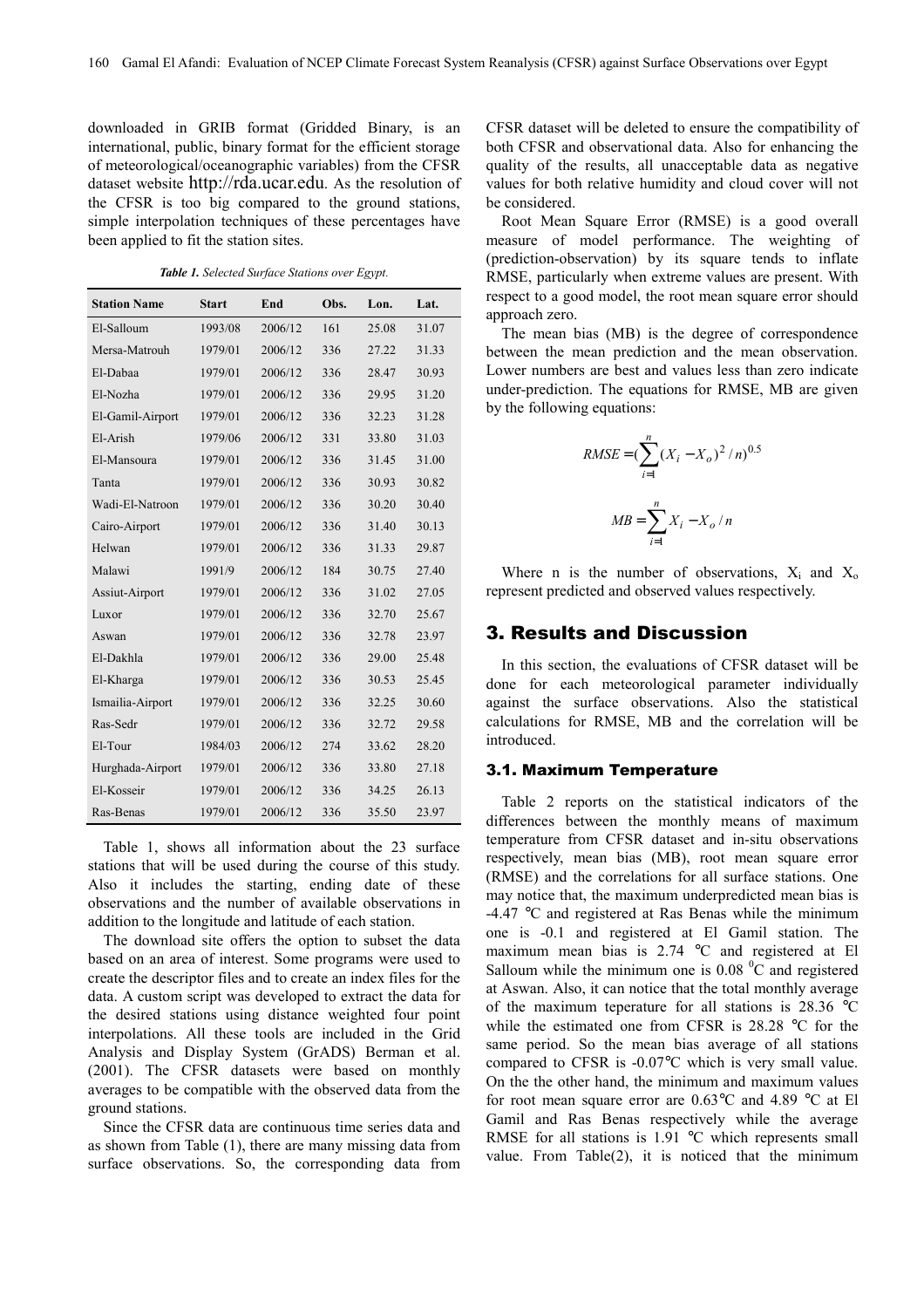correlation is 0.949 and registered at Ras Benas but the maximum one registered at Assuit station with value 0.998. So it can deduced that the the average correlation for all stations is 0.988 which represents a very high correlation between the CFSR datasets and the observations from all stations. From these results, one may conclude that the CFSR datasets proved a very high correlations and compitability with observations for the maximum temperatures along all surface stations in Egypt. Also, it can be used as a compensation intead of meaurements especially in the areas which have not surface ground stations.

#### 3.2. Minimum Temperature

Table 3 reports on the statistical indicators of the differences between the monthly means of maximum temperature from CFSR dataset and in-situ observations respectively, mean bias (MB), root mean square error (RMSE) and the correlations for all surface stations. One may notice that, the maximum underpredicted mean bias is -5.89 °C and registered at Aswan while the minimum one is -0.46 and registered at Malawi station. The maximum mean bias is 2.85 °C and registered at Mersa Matrouh while the minimum one is  $0.39 \degree C$  and registered at El Dabaa. Also, it can notice that the total monthly average of the minimum temperature for all stations is 16.12 °C while the estimated one from CFSR is 14.46 °C for the same period. So the mean bias average of all stations compared to CFSR is - 1.67°C which represents very small value. On the the other hand, the minimum and maximum values for root mean square error are  $1.09$  °C and  $6.04$  °C at El Dabaa and Aswan respectively while the average RMSE for all stations is 2.54 °C which represents resonable value. From Table(3), it is noticed that the minimum correlation is 0.898 and registered at El Nozha but the maximum one registered at El Salum station with value 0.994. So it can deduced that the the average correlation for all stations is 0.977 which represents a very high correlation between the CFSR datasets and the observations from all stations. From these results, one may conclude that the CFSR datasets proved a very high correlations and compitability with observations for the minimum temperatures along all surface stations in Egypt. Also, it can be used as a compensation instead of meaurements especially in the areas which have no surface ground stations.

*Table 2. Maximum Temperature Comparisons.* 

| <b>Station name</b> | <b>Missing Obs.</b> | CFSR °C | Obs. °C | MB °C    | RMSE °C | Correlation |
|---------------------|---------------------|---------|---------|----------|---------|-------------|
| El-Salloum          | $\overline{0}$      | 27.2    | 24.46   | 2.74     | 3.53    | 0.979       |
| Mersa-Matrouh       | $\boldsymbol{0}$    | 22.46   | 24.2    | $-1.74$  | 1.82    | 0.994       |
| El-Dabaa            | $\boldsymbol{0}$    | 26.27   | 24.82   | 1.45     | 2.2     | 0.984       |
| El-Nozha            | $\overline{0}$      | 23.94   | 24.71   | $-0.77$  | 0.97    | 0.992       |
| El-Gamil-Airport    | 15                  | 24.13   | 24.23   | $-0.1$   | 0.63    | 0.993       |
| El-Arish            | 13                  | 27.47   | 26.11   | 1.36     | 1.94    | 0.991       |
| El-Mansoura         | 12                  | 28.18   | 27.23   | 0.95     | 1.51    | 0.993       |
| Tanta               | 12                  | 28.84   | 26.91   | 1.93     | 2.41    | 0.992       |
| Wadi-El-Natroon     | 12                  | 28.69   | 28.35   | 0.34     | 1.25    | 0.997       |
| Cairo-Airport       | 12                  | 28.79   | 27.74   | 1.05     | 1.59    | 0.997       |
| Helwan              | 12                  | 27.8    | 27.99   | $-0.18$  | 1.43    | 0.987       |
| Malawi              | 12                  | 29.57   | 29.23   | 0.34     | 1.51    | 0.993       |
| Assiut-Airport      | 12                  | 29.87   | 29.57   | 0.31     | 0.82    | 0.998       |
| Luxor               | 13                  | 32.08   | 33.55   | $-1.47$  | 1.62    | 0.997       |
| Aswan               | 13                  | 33.58   | 33.5    | $0.08\,$ | 0.78    | 0.995       |
| El-Dakhla           | 20                  | 30.01   | 32.27   | $-2.26$  | 2.55    | 0.993       |
| El-Kharga           | 12                  | 31.66   | 32.99   | $-1.32$  | 1.5     | 0.997       |
| Ismailia-Airport    | 12                  | 29.15   | 28.22   | 0.93     | 1.47    | 0.996       |
| Ras-Sedr            | 12                  | 28.77   | 28.09   | 0.69     | 1.76    | 0.989       |
| El-Tour             | 12                  | 28.55   | 27.89   | 0.66     | 1.74    | 0.985       |
| Hurghada-Airport    | 13                  | 27.95   | 29.57   | $-1.62$  | 2.87    | 0.963       |
| El-Kosseir          | 13                  | 27.43   | 27.95   | $-0.52$  | 3.07    | 0.963       |
| Ras-Benas           | 13                  | 28.12   | 32.59   | $-4.47$  | 4.89    | 0.949       |
| Average             |                     | 28.28   | 28.36   | $-0.07$  | 1.91    | 0.988       |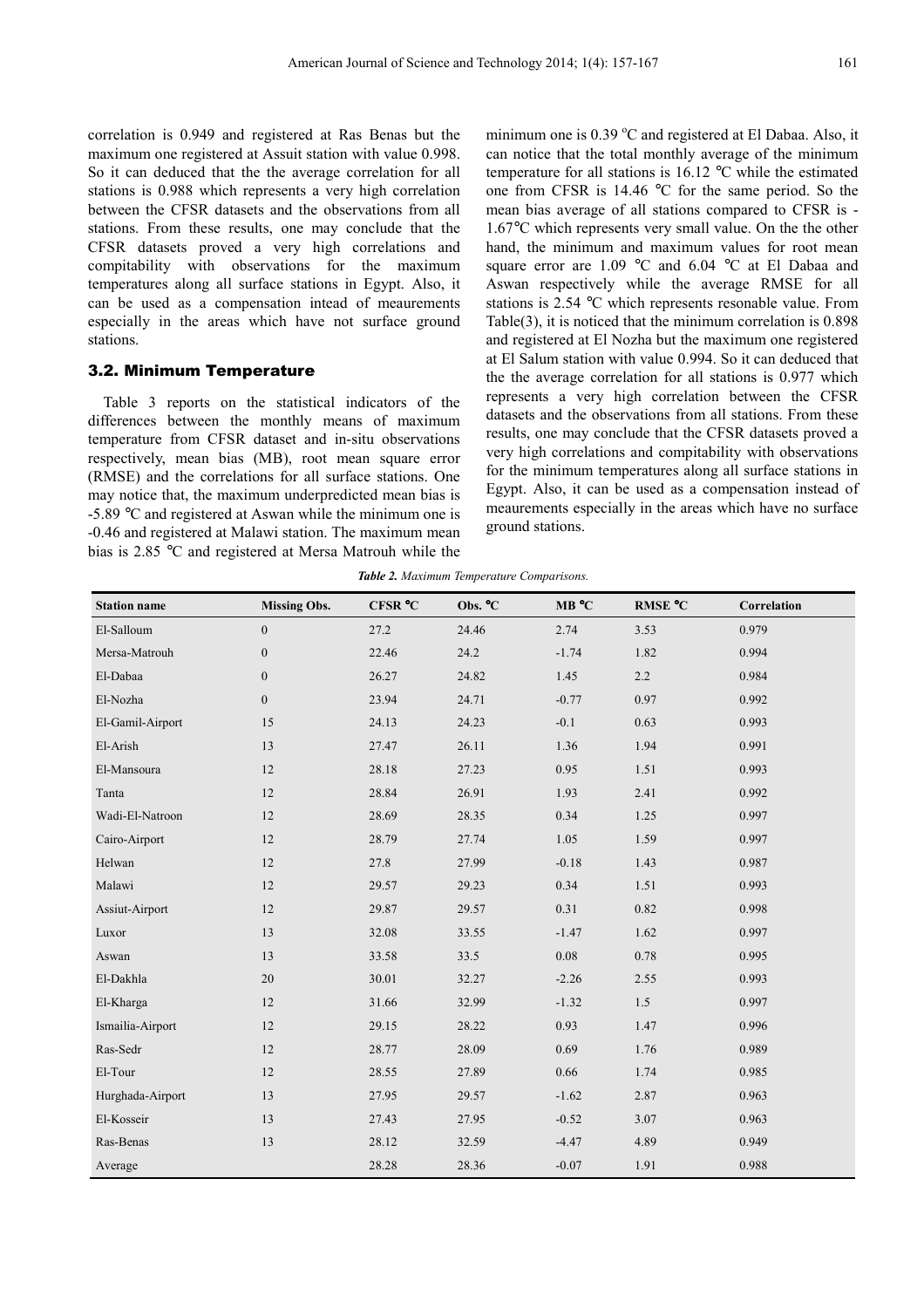| <b>Station name</b> | <b>Missing obs.</b> | <b>CFSR°C</b> | $Obs.\nC$ | MB°C    | RMSE °C | Correlation |
|---------------------|---------------------|---------------|-----------|---------|---------|-------------|
| El-Salloum          | $\overline{0}$      | 13.3          | 14.27     | $-0.97$ | 1.21    | 0.994       |
| Mersa-Matrouh       | $\overline{0}$      | 18.14         | 15.29     | 2.85    | 2.98    | 0.988       |
| El-Dabaa            | $\boldsymbol{0}$    | 15.54         | 15.15     | 0.39    | 1.09    | 0.988       |
| El-Nozha            | $\overline{0}$      | 13.99         | 16.01     | $-2.02$ | 3.1     | 0.898       |
| El-Gamil-Airport    | 15                  | 17.14         | 18.26     | $-1.12$ | 1.58    | 0.984       |
| El-Arish            | 13                  | 14.8          | 14.1      | 0.69    | 1.2     | 0.987       |
| El-Mansoura         | 12                  | 11.6          | 13.7      | $-2.11$ | 2.47    | 0.973       |
| Tanta               | 12                  | 11.72         | 13.33     | $-1.61$ | 1.9     | 0.98        |
| Wadi-El-Natroon     | 12                  | 13.73         | 14.81     | $-1.09$ | 1.29    | 0.993       |
| Cairo-Airport       | 12                  | 12.79         | 16.38     | $-3.6$  | 3.71    | 0.986       |
| Helwan              | 12                  | 13.33         | 15.62     | $-2.29$ | 2.41    | 0.988       |
| Malawi              | 12                  | 12.32         | 12.78     | $-0.46$ | 1.42    | 0.975       |
| Assiut-Airport      | 12                  | 11.29         | 14.64     | $-3.36$ | 3.5     | 0.988       |
| Luxor               | 13                  | 11.06         | 16.24     | $-5.18$ | 5.35    | 0.983       |
| Aswan               | 13                  | 13.42         | 19.31     | $-5.89$ | 6.04    | 0.982       |
| El-Dakhla           | 20                  | 13.71         | 14.77     | $-1.06$ | 2.18    | 0.966       |
| El-Kharga           | 12                  | 14.62         | 16.53     | $-1.91$ | 2.13    | 0.993       |
| Ismailia-Airport    | 12                  | 11.81         | 15.33     | $-3.52$ | 3.83    | 0.974       |
| Ras-Sedr            | 12                  | 12.6          | 15.92     | $-3.32$ | 3.5     | 0.982       |
| El-Tour             | 12                  | 16.14         | 18.04     | $-1.9$  | 3.03    | 0.911       |
| Hurghada-Airport    | 13                  | 18.19         | 19.32     | $-1.13$ | 1.41    | 0.992       |
| El-Kosseir          | 13                  | 20.07         | 21.11     | $-1.04$ | 1.37    | 0.983       |
| Ras-Benas           | 13                  | 21.19         | 19.96     | 1.23    | 1.67    | 0.988       |
| Average             |                     | 14.46         | 16.12     | $-1.67$ | 2.54    | 0.977       |

*Table 3. Minimum Temperature Comparisons.* 

#### 3.3. Mean Temperature

Table 4 reports on the statistical indicators of the differences between the monthly means of mean temperature from CFSR dataset and in-situ observations respectively, mean bias (MB), root mean square error (RMSE) and the correlations for all surface stations. One may notice that, the maximum underpredicted mean bias is -5.34 °C and registered at Ras Benas while the minimum one is -0.09 and registered at Tanta station. The maximum mean bias is 0.88 °C and registered at El Arish while the minimum one is  $0.28 \degree C$  and registered at El Nozha. Also, it can notice that the total monthly average of the mean teperature for all stations is 22.11 °C while the estimated one from CFSR is 20.86 °C for the same period. So the mean bias average of all stations compared to CFSR is - 1.23°C which is very small value. On the the other hand, the minimum and maximum values for root mean square error are 0.56°C and 6.04 °C at El Mansura and Ras Benas respectively while the average RMSE for all stations is 1.91 °C which represents small value. From Table(4), it is noticed that the minimum correlation is 0.878 and registered at Ras Benas but the maximum one registered at Cairo Airport, Helwan,Luxor and El Kharga stations with value 0.997. So it can deduced that the the average correlation for all stations is 0.983 which represents a very high correlation between the CFSR datasets and the observations from all stations. From these results, one may conclude that the CFSR datasets proved a very high correlations and compitability with observations for the mean temperatures along all surface stations in Egypt. Also, it can be used as a compensation intead of meaurements especially in the areas which have no surface ground stations.

#### 3.4. Dew Point Temperature

Table 5 reports on the statistical indicators of the differences between the monthly means of dew point temperatures from CFSR dataset and in-situ observations respectively, mean bias (MB), root mean square error (RMSE) and the correlations for all surface stations. One may notice that, the maximum underpredicted mean bias is -9.74°C and registered at El-Kosseir while the minimum one is -0.09 and registered at Hurghada Airport station. The maximum mean bias is 2.46 °C and registered at Ras Benas while there is no minimum one registered at at any station. Also, it can notice that the total monthly average of the dew point teperature for all stations is 11.81°C while the estimated one from CFSR is 8.64°C for the same period. So the mean bias average of all stations compared to CFSR is - 3.17°C which is relatively high value. On the the other hand, the minimum and maximum values for root mean square error are 0.73°C and 24.98°C at El Nozha and El Kosier respectively while the average RMSE for all stations is 5.1°C which represents relatively high value. From Table(5), it is noticed that the minimum correlation is 0.215 and registered at El Kosier but the maximum one registered at El Nozha station with value 0.99. So it can deduced that the the average correlation for all stations is 0.85 which represents a resonable correlation between the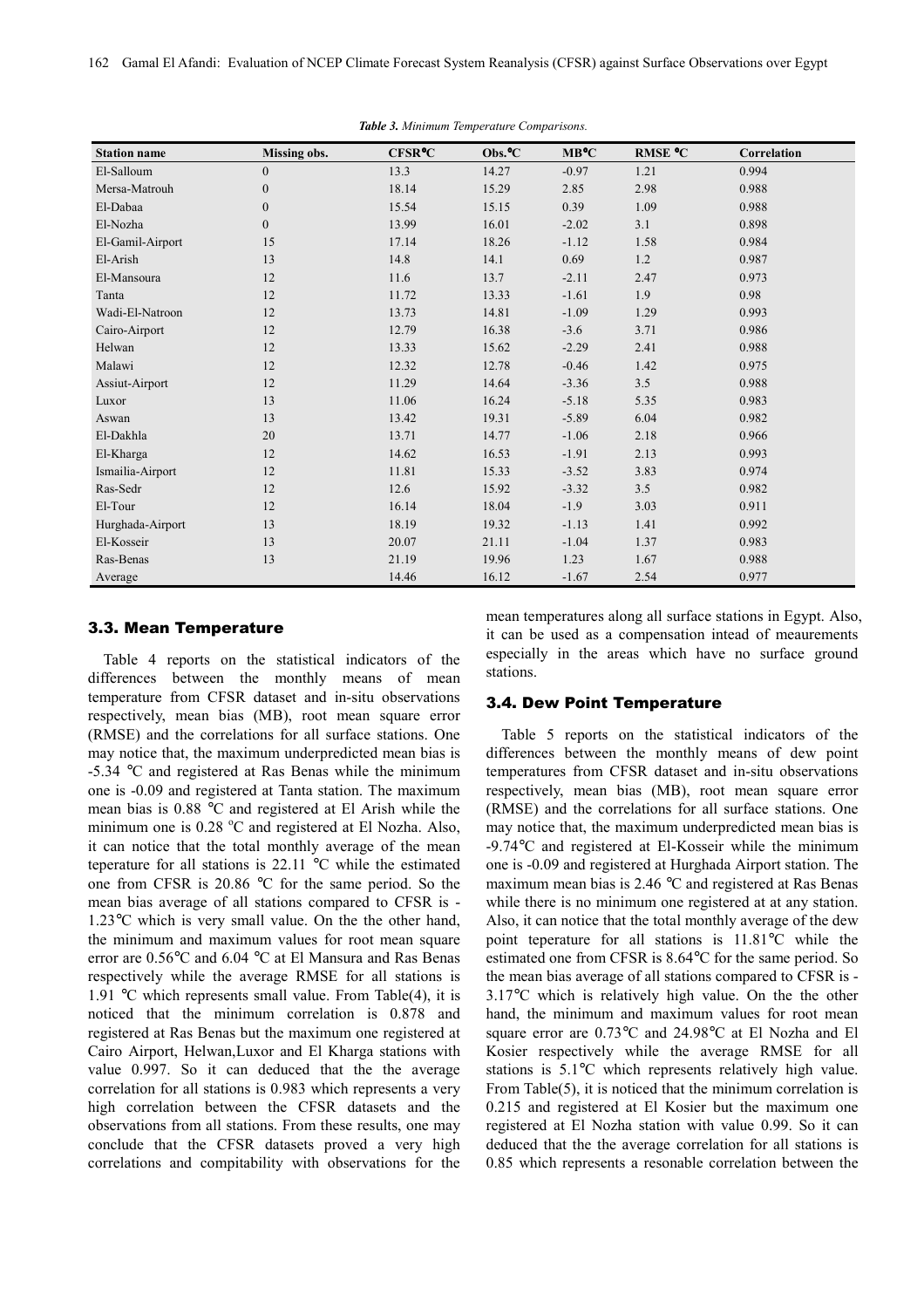CFSR datasets and the observations from all stations except El-Kosseir and El-Salloum . From these results, one may conclude that the CFSR datasets proved a good correlations and compitability with observations for the dew point temperatures along all surface stations in Egypt except El-Kosseir and El-Salloum stations. Also, it can be used as a compensation intead of meaurements especially in the areas which have not surface ground stations.

| <b>Station name</b> | <b>Missing obs.</b> | <b>CFSR°C</b> | Obs. <sup>o</sup> C | MB°C    | <b>RMSE°C</b> | Correlation |
|---------------------|---------------------|---------------|---------------------|---------|---------------|-------------|
| El-Salloum          | $\overline{0}$      | 19.59         | 19.03               | 0.55    | 1.15          | 0.988       |
| Mersa-Matrouh       | $\overline{0}$      | 20.07         | 19.66               | 0.41    | 0.83          | 0.994       |
| El-Dabaa            | $\theta$            | 20.43         | 19.83               | 0.6     | 0.9           | 0.991       |
| El-Nozha            | $\overline{0}$      | 20.5          | 20.27               | 0.23    | 0.76          | 0.994       |
| El-Gamil-Airport    | $\overline{0}$      | 19.99         | 21.36               | $-1.37$ | 1.94          | 0.964       |
| El-Arish            | $\overline{0}$      | 20.7          | 19.82               | 0.88    | 0.99          | 0.996       |
| El-Mansoura         | $\overline{0}$      | 19.66         | 19.95               | $-0.28$ | 0.56          | 0.996       |
| Tanta               | $\overline{0}$      | 19.54         | 19.63               | $-0.09$ | 0.88          | 0.99        |
| Wadi-El-Natroon     | $\overline{0}$      | 20.49         | 21.06               | $-0.57$ | 0.92          | 0.993       |
| Cairo-Airport       | $\boldsymbol{0}$    | 20.86         | 21.77               | $-0.91$ | 1.29          | 0.997       |
| Helwan              | $\overline{0}$      | 21.01         | 21.56               | $-0.55$ | 1.03          | 0.997       |
| Malawi              | $\boldsymbol{0}$    | 20.46         | 20.68               | $-0.23$ | 0.98          | 0.995       |
| Assiut-Airport      | $\overline{0}$      | 20.21         | 22.15               | $-1.94$ | 2.1           | 0.993       |
| Luxor               | $\overline{0}$      | 21.33         | 24.72               | $-3.39$ | 3.44          | 0.997       |
| Aswan               | $\overline{0}$      | 22.77         | 26.37               | $-3.61$ | 3.67          | 0.996       |
| El-Dakhla           | 8                   | 20.98         | 23.45               | $-2.47$ | 2.95          | 0.973       |
| El-Kharga           | $\overline{0}$      | 22.45         | 24.99               | $-2.54$ | 2.6           | 0.997       |
| Ismailia-Airport    | $\overline{0}$      | 20.46         | 21.9                | $-1.44$ | 1.88          | 0.978       |
| Ras-Sedr            | $\boldsymbol{0}$    | 20.56         | 21.92               | $-1.36$ | 1.82          | 0.985       |
| El-Tour             | $\boldsymbol{0}$    | 22.78         | 23.12               | 0.35    | 1.26          | 0.986       |
| Hurghada-Airport    |                     | 23.6          | 24.48               | $-0.88$ | 1.03          | 0.996       |
| El-Kosseir          | $\overline{0}$      | 20.27         | 24.53               | $-4.26$ | 4.83          | 0.931       |
| Ras-Benas           | 6                   | 21            | 26.33               | $-5.34$ | 6.04          | 0.878       |
| Average             |                     | 20.86         | 22.11               | $-1.23$ | 1.91          | 0.983       |

*Table 4. Mean Temperature Comparisons.* 

*Table 5. Dew point Temperature Comparisons..* 

| <b>Station name</b> | Missing obs.   | <b>CFSR°C</b> | Obs. <sup>o</sup> C | MB °C   | RMSE °C | Correlation |
|---------------------|----------------|---------------|---------------------|---------|---------|-------------|
| El-Salloum          | $\Omega$       | 8.73          | 14.87               | $-6.14$ | 17.79   | 0.294       |
| Mersa-Matrouh       | $\theta$       | 13.11         | 13.56               | $-0.45$ | 1.3     | 0.971       |
| El-Dabaa            | $\Omega$       | 11.97         | 13.18               | $-1.22$ | 1.57    | 0.983       |
| El-Nozha            | $\overline{0}$ | 13.73         | 14.04               | $-0.31$ | 0.73    | 0.99        |
| El-Gamil-Airport    | $\mathbf{0}$   | 13.7          | 15.28               | $-1.59$ | 1.75    | 0.988       |
| El-Arish            | $\theta$       | 11.87         | 13.69               | $-1.82$ | 2.06    | 0.982       |
| El-Mansoura         | $\Omega$       | 11.16         | 13.65               | $-2.49$ | 2.8     | 0.967       |
| Tanta               | $\mathbf{0}$   | 10.75         | 12.94               | $-2.19$ | 2.51    | 0.969       |
| Wadi-El-Natroon     | $\Omega$       | 9.67          | 11.18               | $-1.49$ | 2.77    | 0.897       |
| Cairo-Airport       | $\overline{0}$ | 8.25          | 11.89               | $-3.63$ | 3.97    | 0.961       |
| Helwan              | $\Omega$       | 7.47          | 10.75               | $-3.28$ | 3.58    | 0.957       |
| Malawi              | 184            |               |                     |         |         |             |
| Assiut-Airport      | $\overline{0}$ | 3.68          | 6.2                 | $-2.51$ | 3.26    | 0.885       |
| Luxor               | $\overline{0}$ | 2.05          | 8.79                | $-6.74$ | 7.04    | 0.811       |
| Aswan               | $\Omega$       | 1.82          | 4.16                | $-2.34$ | 2.92    | 0.836       |
| El-Dakhla           | 8              | 2.39          | 6.5                 | $-4.11$ | 4.9     | 0.726       |
| El-Kharga           | $\Omega$       | 2.43          | 8.89                | $-6.45$ | 7.06    | 0.735       |
| Ismailia-Airport    | $\overline{0}$ | 9.61          | 12.42               | $-2.81$ | 3.16    | 0.956       |
| Ras-Sedr            | $\Omega$       | 6.07          | 12                  | $-5.93$ | 6.32    | 0.888       |
| El-Tour             | $\mathbf{0}$   | 6.9           | 13.66               | $-6.76$ | 7.51    | 0.879       |
| Hurghada-Airport    |                | 9.67          | 9.76                | $-0.09$ | 1.19    | 0.968       |
| El-Kosseir          | $\mathbf{0}$   | 10.63         | 20.37               | $-9.74$ | 24.98   | 0.215       |
| Ras-Benas           | 6              | 14.44         | 11.98               | 2.46    | 2.98    | 0.849       |
| Average             |                | 8.64          | 11.81               | $-3.17$ | 5.10    | 0.85        |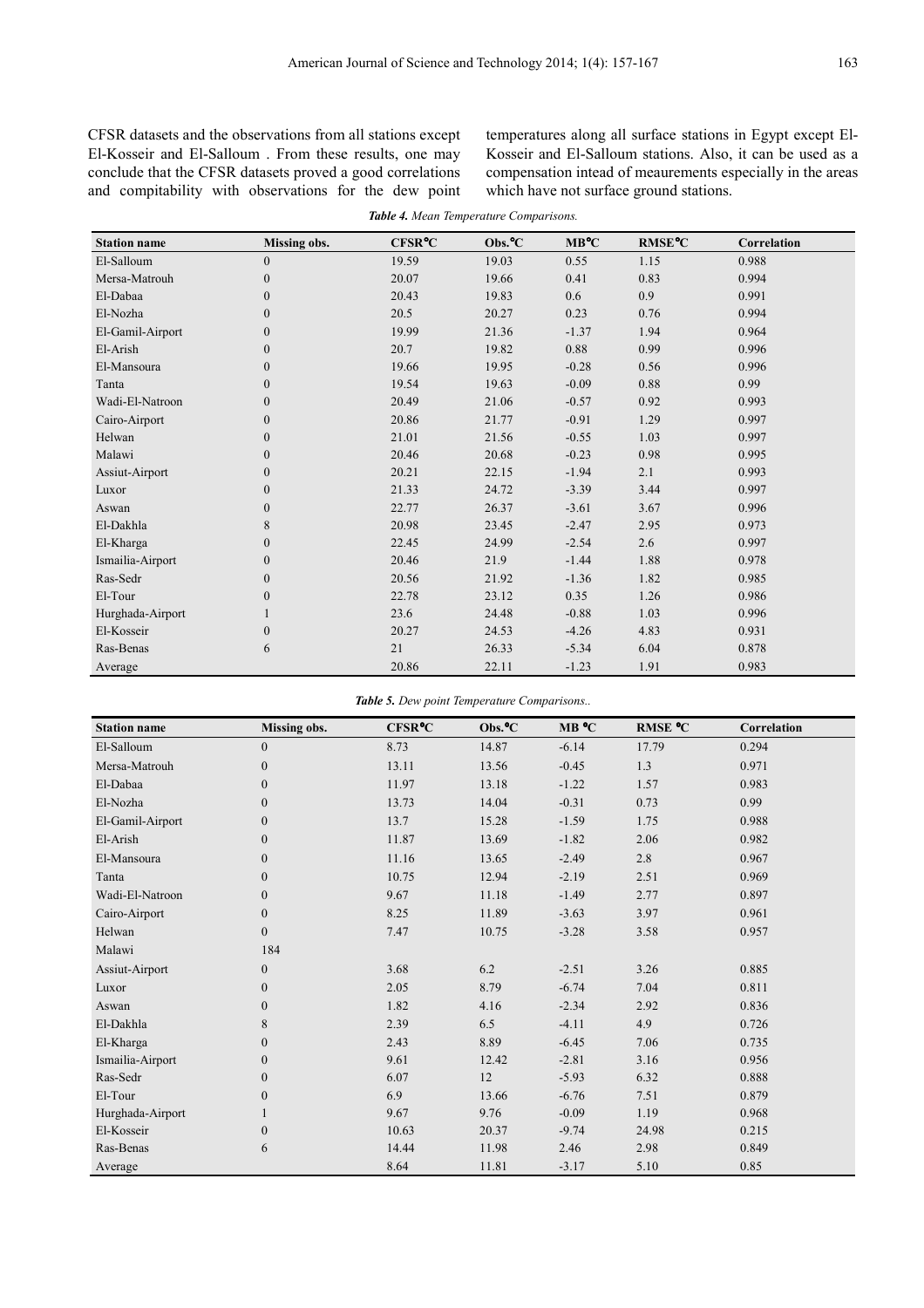#### 3.5. Pressure at Mean Sea Level

| <b>Station name</b> | Missing obs.     | <b>CFSR</b> mb | Obs. mb | MB mb   | <b>RMSE</b> mb | Correlation |
|---------------------|------------------|----------------|---------|---------|----------------|-------------|
| El-Salloum          | $\boldsymbol{0}$ | 1015.62        | 1016.01 | $-0.39$ | 0.59           | 0.992       |
| Mersa-Matrouh       | $\boldsymbol{0}$ | 1015.34        | 1015.54 | $-0.2$  | 0.45           | 0.993       |
| El-Dabaa            | $\boldsymbol{0}$ | 1015.06        | 1013.97 | 1.09    | 1.16           | 0.995       |
| El-Nozha            | $\mathbf{0}$     | 1014.67        | 1014.6  | 0.06    | 0.42           | 0.994       |
| El-Gamil-Airport    | $\boldsymbol{0}$ | 1014.13        | 1013.98 | 0.15    | 0.65           | 0.986       |
| El-Arish            | $\boldsymbol{0}$ | 1014.22        | 1013.96 | 0.26    | 0.65           | 0.987       |
| El-Mansoura         | $\boldsymbol{0}$ | 1015.4         | 1014.46 | 0.94    | 1.53           | 0.943       |
| Tanta               | $\boldsymbol{0}$ | 1015.3         | 1013.92 | 1.38    | 1.94           | 0.93        |
| Wadi-El-Natroon     | $\boldsymbol{0}$ | 1014.46        | 1014.74 | $-0.28$ | 0.64           | 0.99        |
| Cairo-Airport       | $\boldsymbol{0}$ | 1014.29        | 1014.31 | $-0.02$ | 0.59           | 0.989       |
| Helwan              | $\boldsymbol{0}$ | 1014.12        | 1014.05 | 0.06    | 1.23           | 0.949       |
| Malawi              | $\mathbf{0}$     | 1013.61        | 1013.46 | 0.05    | 0.27           | 0.994       |
| Assiut-Airport      | $\boldsymbol{0}$ | 1013.64        | 1013.65 | $-0.01$ | 0.47           | 0.995       |
| Luxor               | $\boldsymbol{0}$ | 1012.32        | 1011.78 | 0.54    | 0.74           | 0.994       |
| Aswan               | $\boldsymbol{0}$ | 1014.99        | 1011.24 | 3.75    | 4.4            | 0.857       |
| El-Dakhla           | 8                | 1013.91        | 1014.24 | $-0.33$ | 0.84           | 0.983       |
| El-Kharga           |                  | 1013.16        | 1012.44 | 0.72    | 1.09           | 0.982       |
| Ismailia-Airport    |                  | 1014.16        | 1014.52 | $-0.36$ | 0.64           | 0.99        |
| Ras-Sedr            | $\mathbf{0}$     | 1013.9         | 1013.52 | 0.39    | 0.78           | 0.985       |
| El-Tour             |                  | 1015.29        | 1010.84 | 4.44    | 4.97           | 0.872       |
| Hurghada-Airport    |                  | 1011.96        | 1011.52 | 0.44    | 0.65           | 0.994       |
| El-Kosseir          | $\boldsymbol{0}$ | 1011.26        | 1011.93 | $-0.67$ | 0.92           | 0.99        |
| Ras-Benas           | 6                | 1014.71        | 1009.51 | 5.2     | 5.85           | 0.798       |
| Average             |                  | 1014.15        | 1013.40 | 0.75    | 1.37           | 0.964       |

*Table 6. Pressure at mean sea level Comparisons.* 

Table 6 reports on the statistical indicators of the differences between the monthly means of pressure at mean sea level from CFSR dataset and in-situ observations respectively, mean bias (MB), root mean square error (RMSE) and the correlations for all surface stations. One may notice that, the maximum underpredicted mean bias is -0.67 mb and registered at El Koseir while the minimum one is -0.01 and registered at Assiut airport station. The maximum mean bias is 5.2 mb and registered at Ras Benas while the minimum one is  $0.05$  mb and registered at Malawi. Also, it can notice that the total monthly average of the pressure at mean sea level for all stations is 1013.4 mb while the estimated one from CFSR is 1014.15 mb for the same period. So the mean bias average of all stations compared to CFSR is 0.75mb which is very small value. On the the other hand, the minimum and maximum values for root mean square error are 0.27 mb and 5.85 mb at Malawi and Ras Benas respectively while the average RMSE for all stations is 1.37 mb which represents very small value. From Table(6), it is noticed that the minimum correlation is 0.798 and registered at Ras Benas but the maximum one registered at El Dabaa and Assuit stations with value 0.995. So it can deduced that the the average correlation for all stations is 0.964 which represents a very high correlation between the CFSR datasets and the observations from all stations. From these results, one may conclude that the CFSR datasets proved a very high correlations and compitability with observations for the pressure at mean sea level along all surface stations in Egypt. Also, it can be used as a compensation intead of meaurements especially in the areas which have not surface ground stations.

#### 3.6. Relative Humidity

Table 7 reports on the statistical indicators of the differences between the monthly means of relative humidity from CFSR dataset and in-situ observations respectively, mean bias (MB), root mean square error (RMSE) and the correlations for all surface stations. One may notice that, the maximum underpredicted mean bias is -25.64% and registered at Malawi while the minimum one is -0.57 and registered at Wadi El Natroon station. The maximum mean bias is 9.57% and registered at Ras Benas while the minimum one is 0.42% and registered at Assuit. Also, it can notice that the total monthly average of the relative humidity for all stations is 55.82% while the estimated one from CFSR is 51.39% for the same period. So the mean bias average of all stations compared to CFSR is -4.43% which is very small value. On the the other hand, the minimum and maximum values for root mean square error are 3.41% and 27.02% at El-Nozha and Malawi respectively while the average RMSE for all stations is 9.21% which represents very small value. From Table(7), it is noticed that the minimum correlation is 0.113 and registered at El-Kosseir but the maximum one registered at Aswan station with value 0.97. So it can deduced that the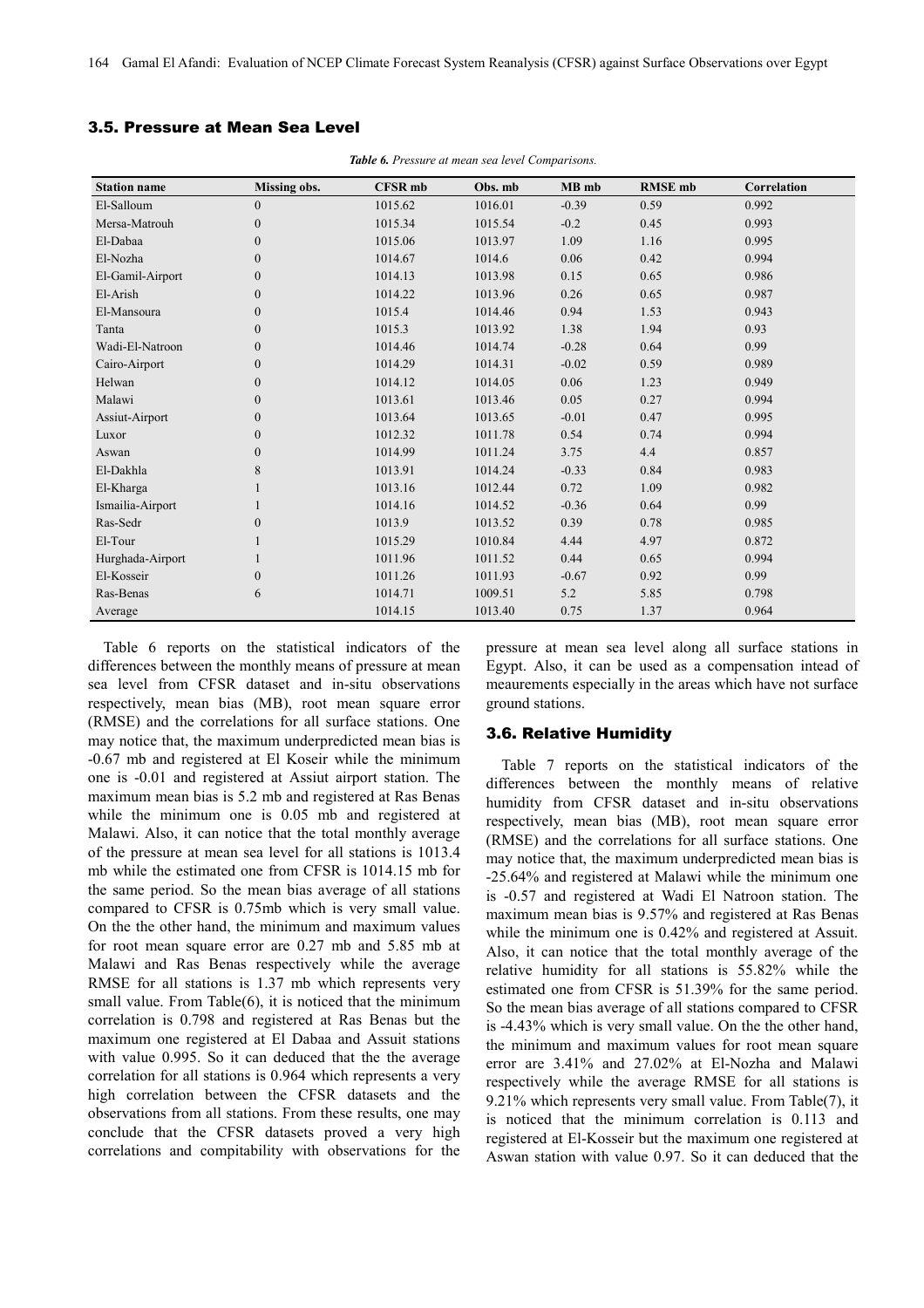the average correlation for all stations is 0.669 which represents an average correlation between the CFSR datasets and the observations from all stations. From these results, one may conclude that the CFSR datasets proved an average correlations and compitability with observations

for the relative along all surface stations in Egypt. Also, it can be used as a compensation instead of meaurements especially in the areas which have not surface ground stations but under some resyerictions for some areas.

| <b>Station name</b> | <b>Missing obs.</b> | CFSR % | Obs. % | $MB\%$   | RMSE %         | Correlation |
|---------------------|---------------------|--------|--------|----------|----------------|-------------|
| El-Salloum          | $\boldsymbol{0}$    | 55.81  | 67.13  | $-11.32$ | 15.1           | 0.251       |
| Mersa-Matrouh       | $\boldsymbol{0}$    | 66.83  | 69.33  | $-2.5$   | 7.97           | 0.323       |
| El-Dabaa            | $\mathbf{1}$        | 61.77  | 67.4   | $-5.63$  | $\overline{7}$ | 0.468       |
| El-Nozha            | $\mathbf{1}$        | 67.6   | 68.92  | $-1.31$  | 3.41           | 0.571       |
| El-Gamil-Airport    | $\mathbf{1}$        | 67.82  | 69.16  | $-1.34$  | 3.77           | 0.458       |
| El-Arish            | $\mathbf{1}$        | 62.65  | 70.32  | $-7.67$  | 8.41           | 0.654       |
| El-Mansoura         | $\mathbf{0}$        | 64.96  | 70.08  | $-5.11$  | 7.45           | 0.683       |
| Tanta               | $\boldsymbol{0}$    | 62.41  | 68.69  | $-6.27$  | 8.27           | 0.683       |
| Wadi-El-Natroon     | $\mathbf{0}$        | 56.69  | 57.26  | $-0.57$  | 8.87           | 0.452       |
| Cairo-Airport       | $\boldsymbol{0}$    | 51.99  | 57.42  | $-5.43$  | 8.83           | 0.699       |
| Helwan              | $\boldsymbol{0}$    | 48.72  | 54.29  | $-5.57$  | 7.79           | 0.876       |
| Malawi              | $\boldsymbol{0}$    | 41.08  | 66.72  | $-25.64$ | 27.02          | 0.792       |
| Assiut-Airport      | $\boldsymbol{0}$    | 40.3   | 39.88  | 0.42     | 6.62           | 0.921       |
| Luxor               | $\boldsymbol{0}$    | 34.1   | 39.83  | $-5.73$  | 7.14           | 0.96        |
| Aswan               | $\boldsymbol{0}$    | 30.89  | 27.1   | 3.79     | 5.55           | 0.97        |
| El-Dakhla           | 8                   | 33.81  | 37.24  | $-3.43$  | 7.26           | 0.9         |
| El-Kharga           | $\boldsymbol{0}$    | 32.49  | 39.89  | $-7.4$   | 9.78           | 0.859       |
| Ismailia-Airport    | $\boldsymbol{0}$    | 57.36  | 58.89  | $-1.53$  | 7.36           | 0.618       |
| Ras-Sedr            | $\boldsymbol{0}$    | 46.54  | 56.07  | $-9.53$  | 12.6           | 0.647       |
| El-Tour             | 274                 |        |        |          |                |             |
| Hurghada-Airport    | $\mathbf{1}$        | 44.85  | 41.65  | 3.2      | 4.31           | 0.911       |
| El-Kosseir          | $\mathbf{0}$        | 47.44  | 55.81  | $-8.37$  | 17.18          | 0.113       |
| Ras-Benas           | 6                   | 54.5   | 44.93  | 9.57     | 10.88          | 0.906       |
| Average             |                     | 51.39  | 55.82  | $-4.43$  | 9.21           | 0.669       |

*Table 7. Relative Humidity Comparisons.* 

#### 3.7. Total Cloud Cover

Table 8 reports on the statistical indicators of the differences between the monthly means of total cloud cover from CFSR dataset and in-situ observations respectively, mean bias (MB), root mean square error (RMSE) and the correlations for all surface stations. One may notice that, the maximum underpredicted mean bias is -0.98 oktas and registered at El Nozha while the minimum one is -0.04 oktas and registered at El Gamil airport and Tanta stations. The maximum mean bias is 0.82 oktas and registered at Luxor while the minimum one is 0.07and registered at Cairo airport. Also, it can notice that the total monthly average of the total cloud cover for all stations is 1.35 oktas while the estimated one from CFSR is 1.4 oktas for the same period. So the mean bias average of all stations compared to CFSR is 0.06 octas which is very small value.

On the the other hand, the minimum and maximum values for root mean square error are 0.38 octas and 1.31 oktas at Malawi and El Nozha respectively while the average RMSE for all stations is 0.71which represents very small value. From Table $(6)$ , it is noticed that the minimum correlation is 0.664 and registered at Ras Benas but the maximum one registered at El-Mansoura station with value 0.931. So it can deduced that the the average correlation for all stations is 0.861 which represents a good correlation between the CFSR datasets and the observations from all stations. From these results, one may conclude that the CFSR datasets proved a good correlations and compitability with observations for the total cloud cover along all surface stations in Egypt. Also, it can be used as a compensation intead of meaurements especially in the areas which have no surface ground stations.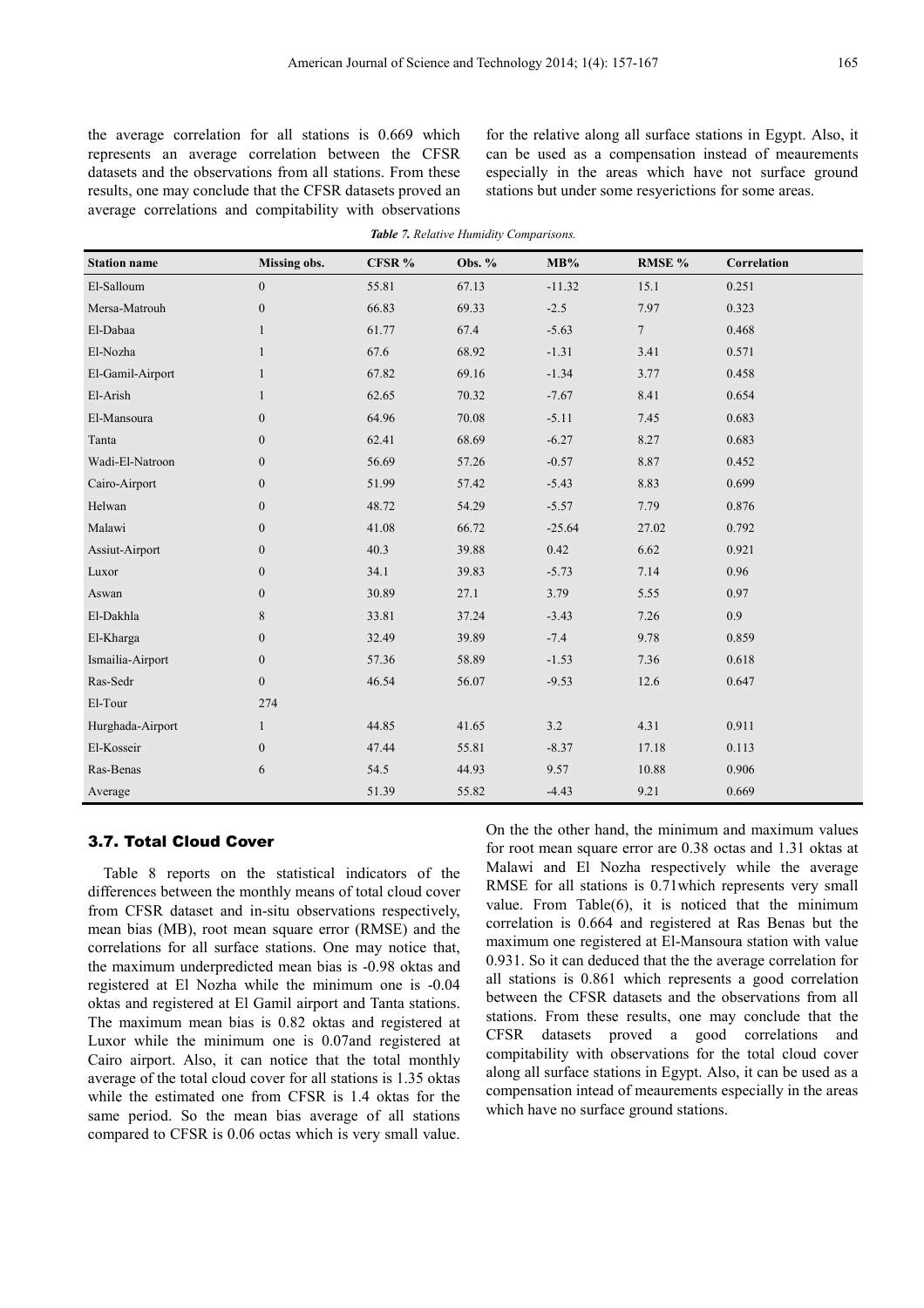166 Gamal El Afandi: Evaluation of NCEP Climate Forecast System Reanalysis (CFSR) against Surface Observations over Egypt

| <b>Station name</b> | <b>Missing obs.</b> | <b>CFSR</b> okta | Obs. okta | MB okta | <b>RMSE</b> okta | <b>Correlation</b> |
|---------------------|---------------------|------------------|-----------|---------|------------------|--------------------|
| El-Salloum          | $\overline{0}$      | 1.73             | 1.92      | $-0.18$ | 0.66             | 0.871              |
| Mersa-Matrouh       | $\theta$            | 1.75             | 2.54      | $-0.79$ | 0.96             | 0.918              |
| El-Dabaa            | $\theta$            | 1.78             | 2.56      | $-0.78$ |                  | 0.893              |
| El-Nozha            | $\theta$            | 1.79             | 2.77      | $-0.98$ | 1.31             | 0.80               |
| El-Gamil-Airport    | $\overline{0}$      | 1.85             | 2.25      | $-0.04$ | 0.85             | 0.827              |
| El-Arish            | $\Omega$            | 1.54             | 1.85      | $-0.31$ | 0.6              | 0.898              |
| El-Mansoura         | $\theta$            | 1.9              | 1.64      | 0.26    | 0.64             | 0.931              |
| Tanta               | $\Omega$            | 1.78             | 1.82      | $-0.04$ | 0.58             | 0.908              |
| Wadi-El-Natroon     | $\Omega$            | 1.62             | 2.02      | $-0.4$  | 0.77             | 0.833              |
| Cairo-Airport       | $\Omega$            | 1.52             | 1.45      | 0.07    | 0.57             | 0.89               |
| Helwan              | $\theta$            | 1.43             | 1.28      | 0.15    | 0.68             | 0.81               |
| Malawi              | $\overline{0}$      | 1.06             | 0.96      | 0.1     | 0.38             | 0.914              |
| Assiut-Airport      | $\overline{0}$      | 1.03             | 0.46      | 0.57    | 0.79             | 0.849              |
| Luxor               | $\overline{0}$      | 1.51             | 0.69      | 0.82    | 1.14             | 0.916              |
| Aswan               | $\Omega$            | 0.9              | 0.65      | 0.26    | 0.44             | 0.856              |
| El-Dakhla           | 8                   | 0.9              | 0.48      | 0.42    | 0.64             | 0.843              |
| El-Kharga           | $\Omega$            | 0.88             | 0.65      | 0.23    | 0.44             | 0.889              |
| Ismailia-Airport    | $\overline{0}$      | 1.68             | 1.57      | 0.1     | 0.56             | 0.892              |
| Ras-Sedr            | $\Omega$            | 1.47             | 0.85      | 0.62    | 0.89             | 0.827              |
| El-Tour             | $\theta$            | 0.93             | 0.73      | 0.21    | 0.46             | 0.882              |
| Hurghada-Airport    |                     | 1.01             | 0.68      | 0.32    | 0.55             | 0.87               |
| El-Kosseir          | $\Omega$            | 0.95             | 0.73      | 0.23    | 0.5              | 0.838              |
| Ras-Benas           | 6                   | 1.1              | 0.51      | 0.6     | 0.82             | 0.644              |
| Average             |                     | 1.40             | 1.35      | 0.06    | 0.71             | 0.861              |

*Table 8. Total Cloud Cover Comparisons.* 

# 4. Overall Results

Figure (2) shows the average mean bias for all meteorological parameters along all surface ground stations compared to the estimated ones from the CFSR datasets. One may notice that, the values of the mean bias are negative values and can be arranged from high to low values as follow: relative humidity, dew point temperature, minimum temperature, mean temperature and maximum temperature. So CFSR for the previous parameters are under prediction or estimation but it lies within the acceptable ranges for the mean bias. Also it is noticed that the mean bias for pressure at mean sea level was little bit more than zero, it means CFSR can overestimate it within the satisfaction values of mean bias. The value of the mean bias of total cloud cover may reach to zero that is mean CFSR can estimate it with very high confidence.



*Figure 2. Average Mean Bias for all parameters.* 

Figure (3) shows the average root mean square error for all meteorological parameters along all surface ground stations compared to the estimated ones from the CFSR datasets. One may notice that, the values of the root mean square error can be arranged from high to low values as follow: relative humidity, dew point temperature, minimum temperature, mean temperature, maximum temperature, pressure at mean sea level and total cloud cover.



*Figure 3. Average RMSE for all parameters.* 

Figure (4) shows the average correlation for all meteorological parameters along all surface ground stations compared to the estimated one from the CFSR datasets. It is noticed that the maximum correlation ranged from the highest to the lowest values for the parameters as follows: maximum temperature, mean temperature, minimum temperature, pressure at mean sea level, total cloud cover,